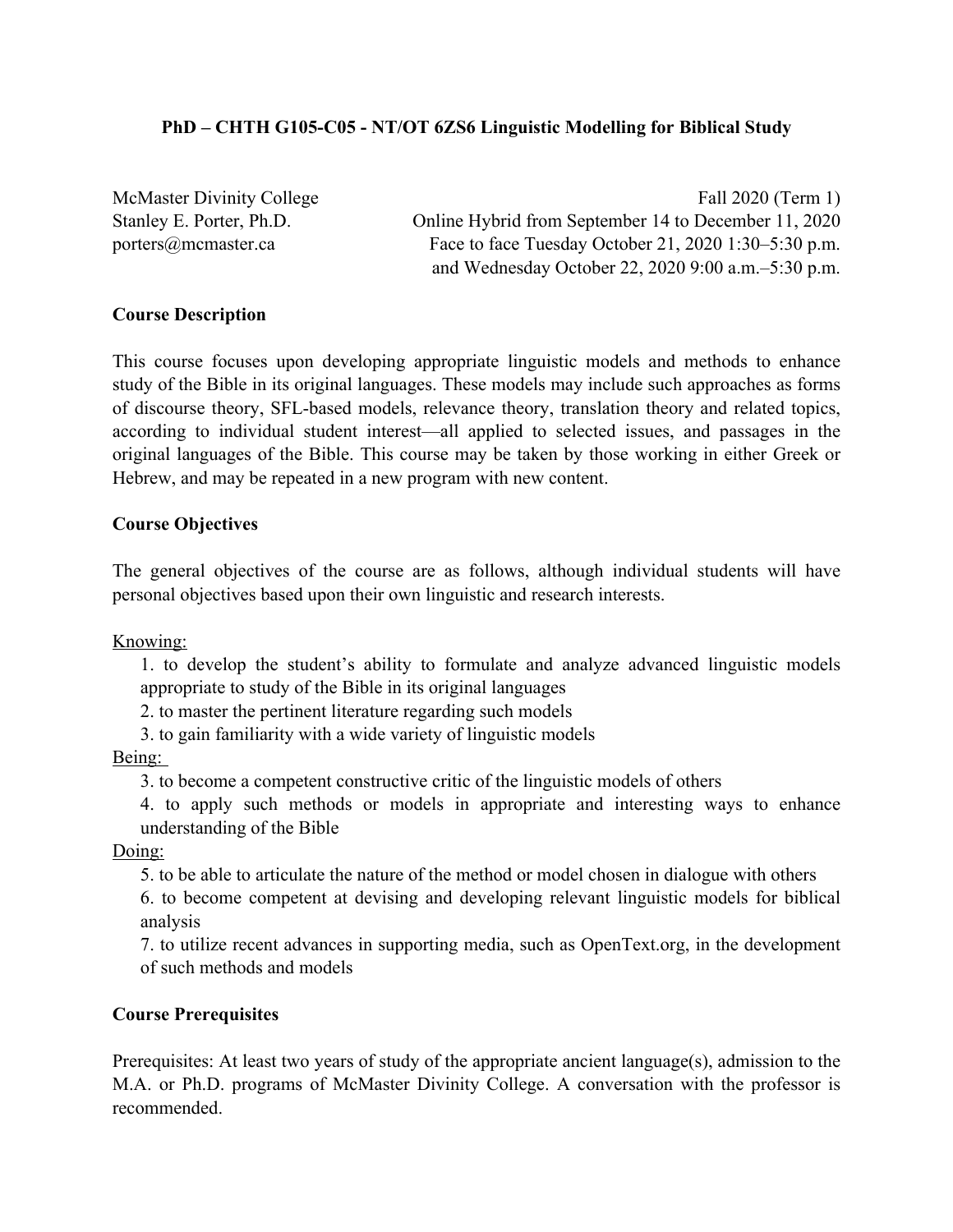This is a graduate research-level course in biblical studies and will be taught in this way. Therefore, it is assumed that students will perform as research degree students to facilitate learning. This means that students will be expected to do suitable academic work outside of the classroom.

The major requirements include demonstrated knowledge of a range of linguistic topics (as demonstrated through discussion responses to posted materials), knowledge of a range of linguistic models (as demonstrated in a single 5,000-word paper, Paper 1), the development and application of a particular linguistic model along with pertinent bibliography (9,000 word seminar paper, Paper 2), and critical response to the work of other students, including one formal response to a specific student's work (c. 2,500 words, Paper 3).

The design of this course is to encourage as much constructive thought and interaction on the topic of linguistic modeling as is possible. In some ways, we hope to imitate the kind of classroom dialogue found in face to face meetings, but done through written and occasionally live online discussion. The required readings are all by the professor, as a substitute for the "living voice" or lectures or recorded talks. Just as they would in a live classroom, these papers are designed to generate constructive and insightful discussion of the topic (see further comments on the community of scholars below).

In research, the student is to do new (for the student and the discipline) work that goes well beyond summary of previous work and suggests and develops new ways of understanding (i.e. literature surveys are to be kept to a minimum in the major paper). Both Paper 1 and Paper 2 will be presented in seminar format during the course, the first during the Intensive Hybrid meeting, and the second and Paper 3 as a critical response to one other student's Paper 2 during an online synchronous meeting late in the term (see schedule below). The order for presentation will be set once the topics of the two sets of papers is decided. The expectation is that all students will be full participants during the online portion of the course and then present for the intensive hybrid meeting days and the later synchronous presentation session.

The mode of technology to be used in this course will be further specified closer to the time of commencement of the course, but will probably depend primarily upon email communication shared among the students and professor. Such use of email—assuming that each student gives consent—will only be for the business of this course and for no other purpose. Please respect this requirement. If the intensive hybrid face to face format is changed to completely online, we will use the intensive hybrid meeting days in a Webex or Zoom format for similar activities as indicated in the schedule below. We will use Webex or Zoom for the synchronous presentation session as well. If the form of technology changes along the way, I will inform everyone.

## **Course Textbooks**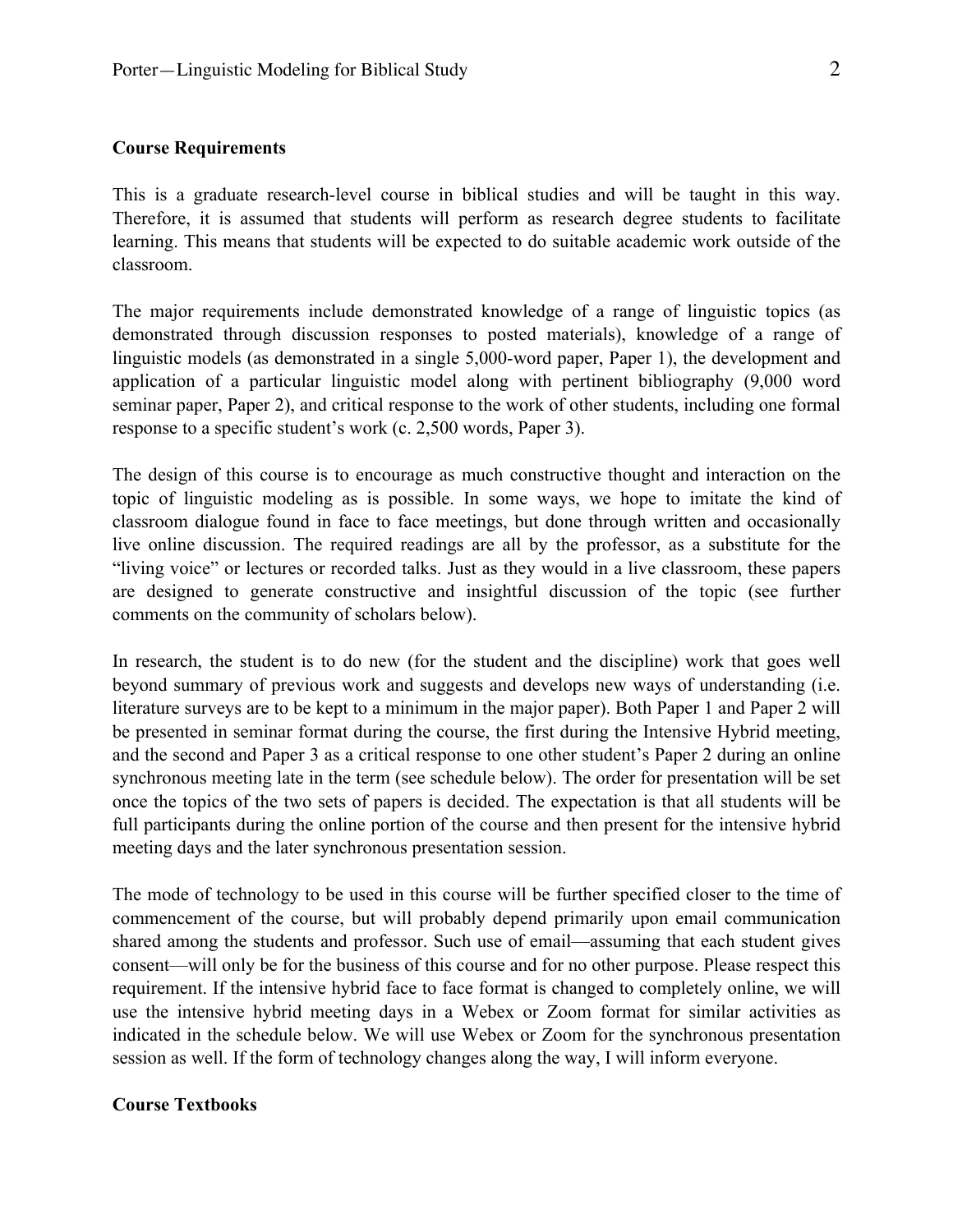Recommended reading:

Porter, S. E. *Inking the Deal: A Guide for Successful Academic Publishing*. Waco, TX: Baylor University Press, 2010.

This is an invaluable book for any academic to read as a guide to success in the academic world, as well as providing important guidance for successfully writing one's dissertation.

There are other lists of required and recommended reading cited below. Students are encouraged to mine into the various readings for further reading material.

#### **Course Assessment**

Each student is required to complete all of the following requirements (failure to attempt to complete all constituents constitutes grounds for failure of the course):

1. Reading and Response. There will be an assigned reading for each week, and then a choice of readings from other sources as the student chooses (for the sake of this assignment, each week goes from Monday to Friday). Each student is to read the required reading and as much of the other material as is feasible. Then the student is to initiate a response to the material of up to 400 words (no more), using the designated Subject line and copying all course participants including me. Each student is required to respond to at least one initiating post with a response of up to 200 words. Further posts may also be made. The required reading will be posted by Sunday night, and initial responses are to be written on Monday or Tuesday of the week, with responses and further responses allowed until Thursday night at midnight, with final thoughts as necessary up to Friday midnight. Please remember to use the Subject line and copy all for each reading response. The initiated discussion may discuss any pertinent matters raised by the material, and the response may choose broader or more narrow topics for further discussion. The final response of December 7 is to offer a summative overview of the nature of linguistic modeling and what you have learned regarding it. Please respond to all the posts on this topic. Further response and discussion throughout the term is encouraged, as the requirements are minimums. **20%** for an aggregate of all discussion, initiated and responded to, from September 14 to December 11, minus the intensive hybrid days and ETS/SBL weeks.

2. Presentation and defense (5,000 words) of a particular linguistic model in relation to other potential models available for the study of the Bible, including their relationships, contributions, strengths, and weaknesses (Paper 1). This paper should be a specific engagement of one linguistic model with other potential linguistic models, and serves as a breadth requirement to establish a strong foundation for the specific work of Paper 2. The topic for Paper 1 is to be agreed with the professor by **September 23**. This paper is to be electronically distributed by **October 13** for discussion for up to an hour on **October 20**, the first of the intensive hybrid face to face days. The student will have two minutes to present the topic, to be followed by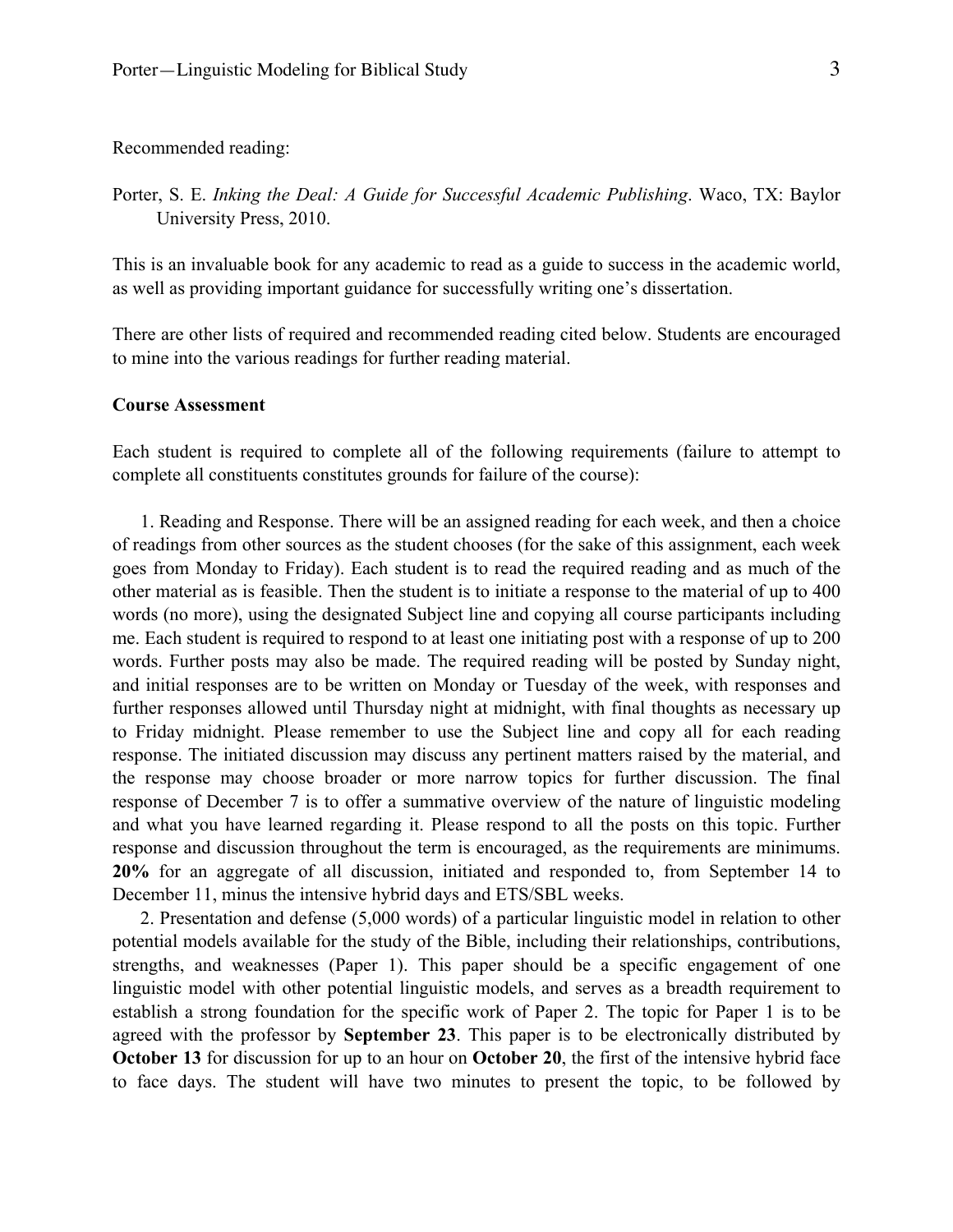discussion. Students are then able to develop further and revise their papers for final submission on **December 11**. **25%.**

As examples, one may choose to explore a variety of functional linguistic models and single out one of them for special consideration. This might include SFL or Tagmemics in relation to other functional models. One might use the division of Formal, Cognitive, or Functional models as a means of approaching this topic, although one cannot hope to be inclusive.

3. Presentation and defense of a major research project on an appropriate model for linguistic study of the Bible, with application to a selected text(s) (c. 9,000 well-selected words) (Paper 2). The research paper should chart new ground in the subject—both in terms of the student's own and previous work and in terms of the discipline itself. Think of this as researching and writing a publishable paper in linguistics, such as one might find in *BAGL* of *FilNeot*, the two major journals that publish research in Greek linguistics. The topic for this paper is to be agreed with the professor by **September 30**. The student is to electronically distribute working notes and outline of the paper to fellow class members by **October 17** for discussion for up to an hour on **October 21,** the second of the face to face days. Students then write and submit their more fully developed papers to the other members of the class on **November 17** for discussion in synchronous Webex/Zoom meeting tentatively scheduled for the afternoon of **December 1**. In light of discussion and further research, students are then able to develop further and revise their papers for final submission on **December 11**. **40%.**

This paper should probably develop further one's work on the linguistic model selected for Paper 1 and use it as a model for interpretation of a significant passage. MDC currently has several possible venues open for publication, so one might well write a paper in light of this. For example, a volume is being compiled on the influence of Prague School Linguistics, so this model has many possibilities. MDC Press also publishes the LENT series, and so is looking for papers that utilize well-defined linguistic models to examine passages within specific books of the New Testament. The next volume is on Romans and Galatians.

4. Presentation of a formal, critical response to one of the major research projects (Paper 3). This paper is to be distributed to all members of the class by **November 27**. In the synchronous online session on **December 1**, the student will offer two minutes of formal response before the presenter responds and the topic is opened up to further discussion. This written response is meant to be its own contribution to knowledge and hence requires appropriate documentation. The assignment of respondents is to be made by **September 24**. Students are then able to revise their responses for final submission on **December 11**, taking into consideration revisions to the originally presented paper (students must communicate the gist of their revisions to their respondents no later than December 4). **15%.**

The professor assumes that students already know how to research and write papers. Content, clear thinking, and depth of analysis and research are the most important requirements, but clarity and consistency of presentation are also required. Students *must* follow the *McMaster Divinity College Style Guidelines for Essays and Theses* in presentations and submission of all written work. Failure to do so will result in a lower grade.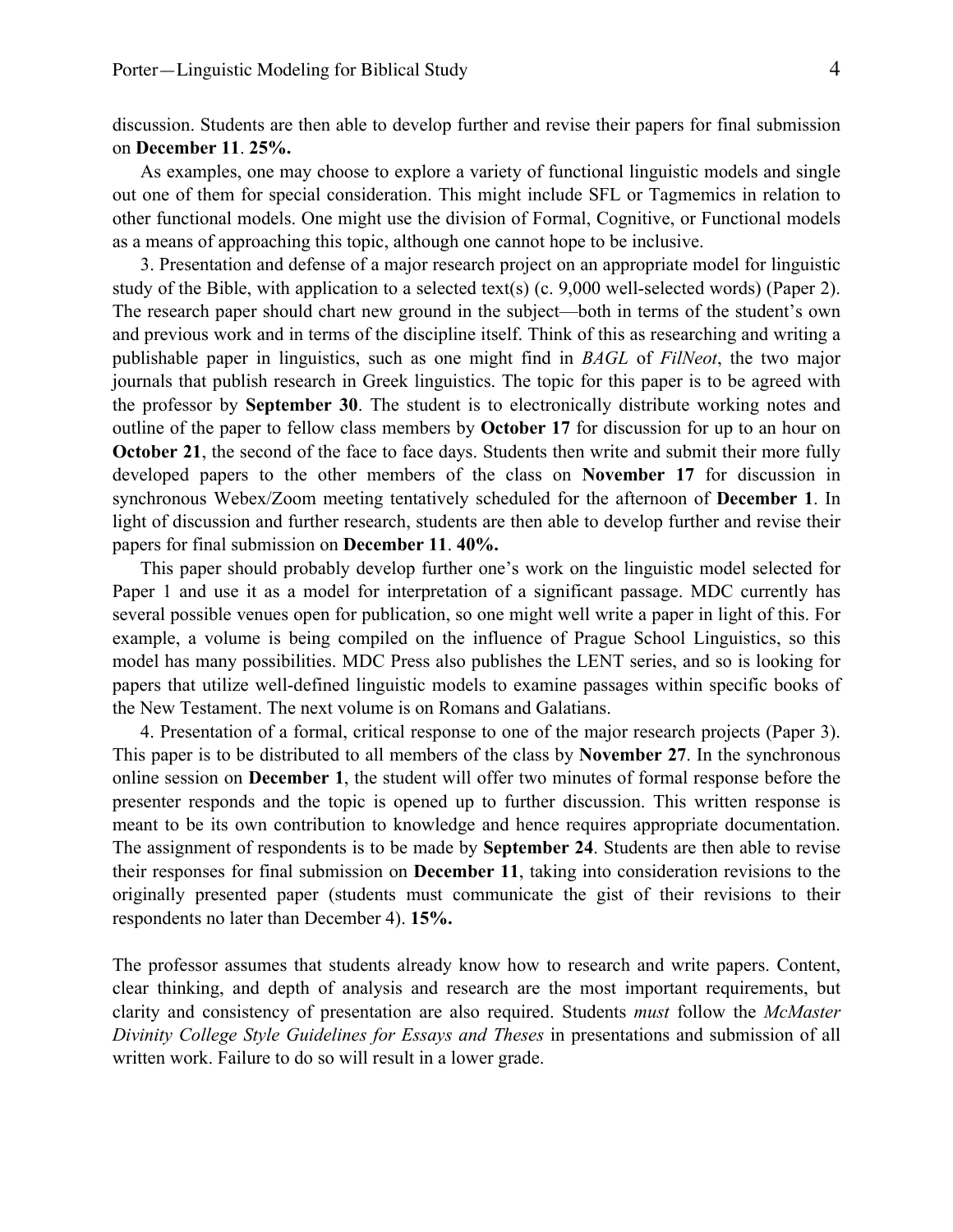Late papers and posts are reduced 5% per day they are late, including late distribution of papers for others (both papers and responses). Failure to make a valid attempt at each and every assignment may result in failure of the course.

#### **Building an Online Academic Community**

The goal of this course is to build an online academic community among a small body of scholars. We are all scholars seeking after greater understanding, and it is through our work together on a common topic that we are often able to make great strides forward in our knowledge. This course is designed to encourage such discussion. There are probably differing levels of knowledge of the topic held by members of our learning community, and so our goal is to help and encourage each one to develop to the point of being able to present publishable work that contributes to the field and enables others to benefit as well. We will only be able to do so if we offer each other helpful and meaningful comments, not designed to wound or denigrate but to refine and encourage and promote the development of better ideas. We must have the freedom to do so while respecting the integrity and beliefs of others. At times, we may find that we need to modify our ideas, but all of this is to gain greater understanding of our field of exploration, especially as it is focused upon greater understanding of the Greek New Testament or Hebrew Old Testament. I hope that you are also wanting to join me in this worthwhile academic and intellectual enterprise, so that we are able to look back at the end of the term and appreciate how far we have traveled in our journey.

As a gentle reminder, we will be following all pertinent health and safety guidelines in force at the time of this course regarding the Covid-19 pandemic, so please be attentive to these in all of your interactions and behavior, so we may all remain safe and well in our academic community.

### **Statement on Academic Honesty**

Academic dishonesty is a serious offence that may take any number of forms, including plagiarism, the submission of work that is not one's own or for which previous credit has been obtained, and/or unauthorized collaboration with other students. Academic dishonesty can result in severe consequences, e.g., failure of the assignment, failure of the course, a notation on one's academic transcript, and/or suspension or expulsion from the College.

Students are responsible for understanding what constitutes academic dishonesty. Please refer to the Divinity College Statement on Academic Honesty at https://www.mcmasterdivinity.ca/programs/rules-regulations.

## **Gender Inclusive Language**

McMaster Divinity College uses inclusive language for human beings in worship services, student written materials, and all its publications. It is expected that inclusive language will be used in chapel services and all MDC assignments. In reference to biblical texts, the integrity of the original expressions and the names of God should be respected, but you will need to use gender-inclusive language for humans, and you will need to quote from a gender-inclusive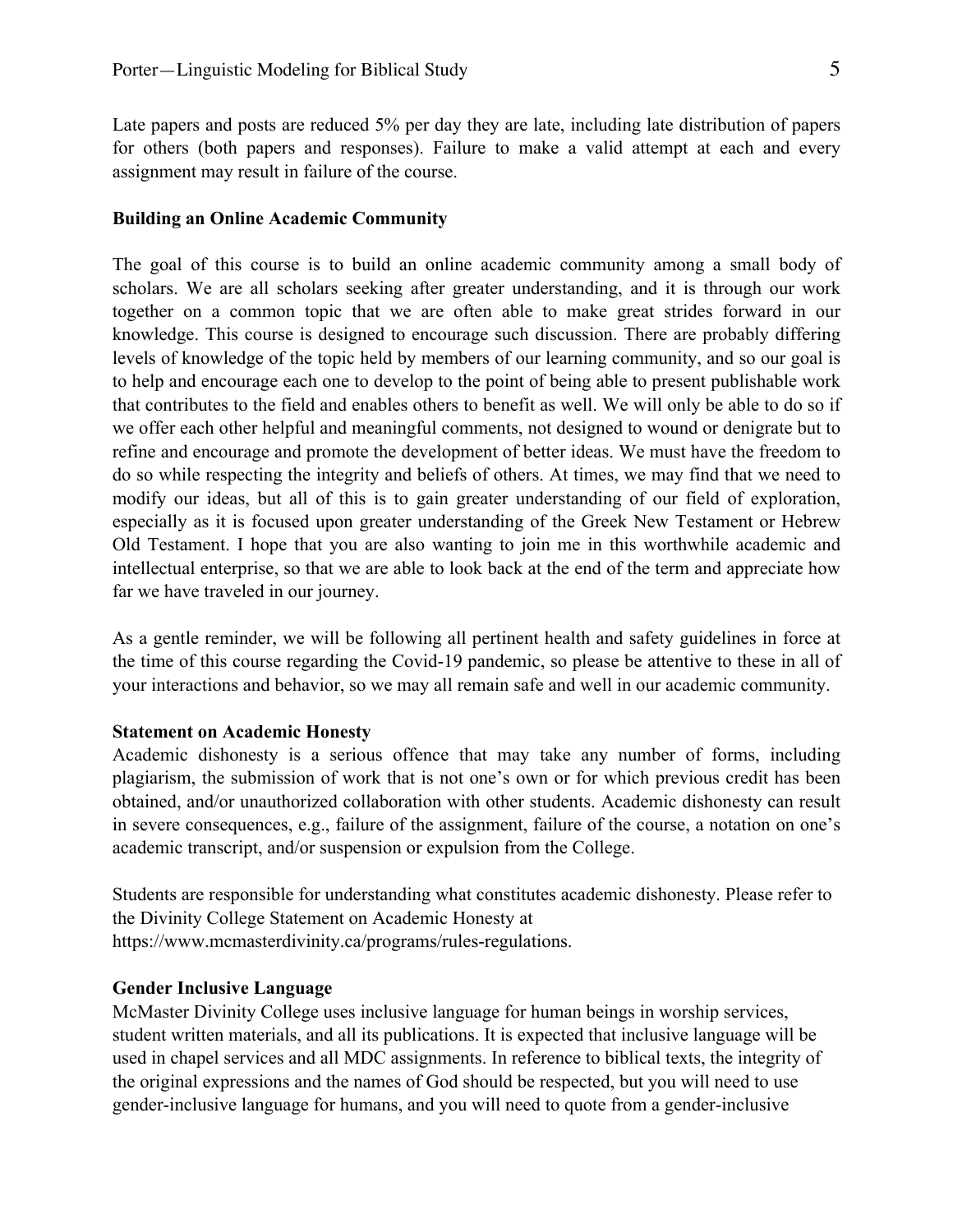version such as the following: NRSV (1989), NCV (1991), TEV/GNB/GNT (1992), CEV (1995), NLT (1996), TNIV (2005), and the Common English Bible (CEB 2011).

### **READ On Bookstore**

The recommended textbook for this class, as well as some of the other readings, is available from the College's book service, READ On Bookstore, in the Hurlburt Family Bookstore, McMaster Divinity College. The bookstore will open on September 8<sup>th</sup>, by appointment only, due to COVID-19 safety measures. For advance purchase (highly recommended before the course begins), you may contact READ On Bookstores by phone 416.620.2934; fax 416.622.2308; or email books@readon.ca. Bernice Quek, the bookstore manager, is more than willing to send books to students. Other book services may also carry the texts.

# **Course Schedule**

The schedule below provides for the weekly units. The required readings are all by the professor as a substitute for his interactive lectures and to ensure that these materials are available to all students. Students may find that other scholarly materials are difficult to find, so the other reading—as well as scholarship required for written papers—may be more problematic. I encourage students to follow up on works cited in the required reading and to communicate with each other regarding the availability of books, journal articles, chapters, and other materials online and through other means. The required reading will be digitally posted or distributed by at least midnight on Sunday, and all responses and discussion (remember to copy all) are to be posted by the following Friday night at midnight, using the Subject line indicated, to gain credit, as indicated above. Discussions may continue after this time, but they are not counted for credit toward assignment 1.

### **September 14: Introduction of the Course**

Subject line: Introduction

- Please introduce yourself in your initial post, give us an idea of your linguistic background, suggest topics of interest for both papers 1 and 2, and respond to the readings for this week. Do not hesitate to respond to the reading in terms of how a linguistic approach differs from the ways you have been previously taught or to ways that you are more familiar with in your previous studies. If you have any questions about the course syllabus please raise these so that we may have general clarity. If you have personal questions, please do not hesitate to contact me outside the discussion thread.
- I will follow up with you individually to refine your topics for papers 1 and 2, and then inform the other class members. Please begin this discussion.

*Required reading:* 

Porter, S. E. "Studying Ancient Languages from a Modern Linguistic Perspective: Essential Terms and Terminology." *Filología Neotestamentaria* 2 (4; 1989) 147–72 (available online).

*Other reading:*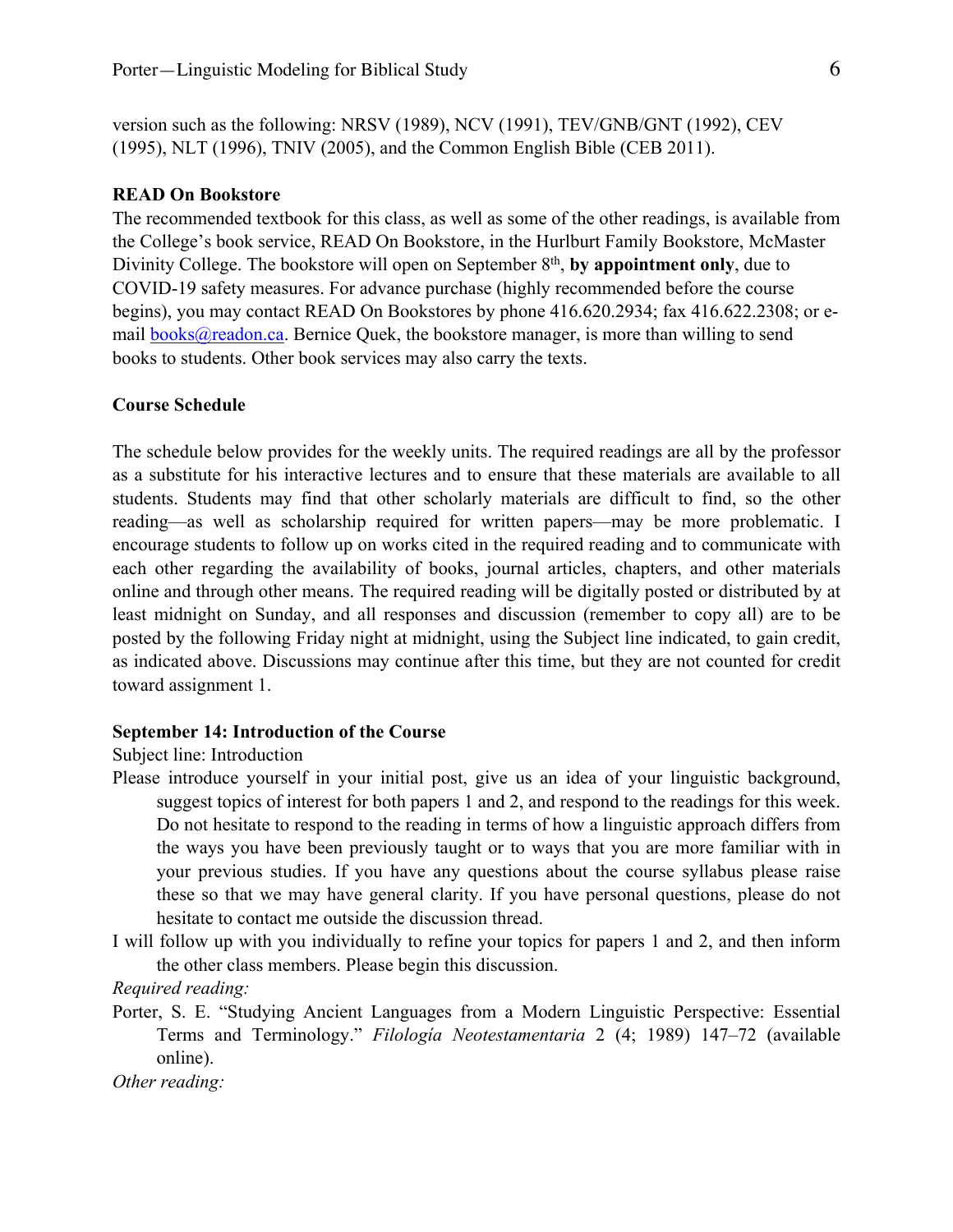John Lyons, *Introduction to Theoretical Linguistics*. Cambridge: Cambridge University Press, 1968. Or other suitable introductions to linguistics. There are many, but most of them published in North America are Chomskyan in orientation. You should at least be familiar with the orientation of a linguistics approach to questions of language.

Finch, G. *How to Study Linguistics*. London: Macmillan, 1998.

Macaulay, M. *Surviving Linguistics: A Guide for Graduate Students*. 2nd ed. Somerville, MA: Cascadilla, 2011.

## **September 21: The History of Linguistics**

Subject line: History of Linguistics

*Required reading:*

Porter, S. E. "Linguistic Schools part 1." In Porter, *Linguistic Description of the Greek New Testament* (forthcoming).

*Other reading:*

Allan, K. *The Western Classical Tradition in Linguistics*. 2nd ed. London: Equinox, 2010.

Robins, R. H. *A Short History of Linguistics*. 3rd ed. London: Longman, 1990.

Seuren, P. A. M. *Western Linguistics: An Historical Introduction*. Oxford: Blackwell, 1998.

Or find another suitable history of linguistics.

# **Topic for Paper 1 to be decided by September 23.**

## **September 28: Modern Linguistics**

Subject line: Modern Linguistics

*Required reading:*

Porter, S. E. "Linguistic Schools part 2." In Porter, *Linguistic Description of the Greek New Testament* (forthcoming).

*Other reading:*

Davis, P. W. *Modern Theories of Language*. Englewood Cliffs, NJ: Prentice-Hall, 1973.

De Beaugrande, R. *Linguistic Theory: The Discourse of Fundamental Works*. London: Longmans, 1991.

Ivic, M. *Trends in Linguistics.* The Hague: Mouton, 1970.

Lepschy, G. C. *A Survey of Structural Linguistics*. London: Andre Deutsch, 1980.

Or find other suitable discussions of modern linguistics, including other introductions (see also readings for October 5).

**Topic for Paper 2 to be decided, and respondents for Paper 3, by September 30.**

### **October 5: Various Linguistic Models**

Subject line: Linguistic Models

*Required reading:*

Porter, S. E. "Systemic Functional Linguistics and the Greek Language: The Need for Further Modeling." In *Modeling Biblical Language: Selected Papers from the McMaster Divinity College Linguistics Circle*. Ed. Stanley E. Porter, Gregory P. Fewster, and Christopher D. Land, 9–47. LBS 13. Leiden: Brill, 2016. But note the second half of the chapter of required reading for the previous week as well.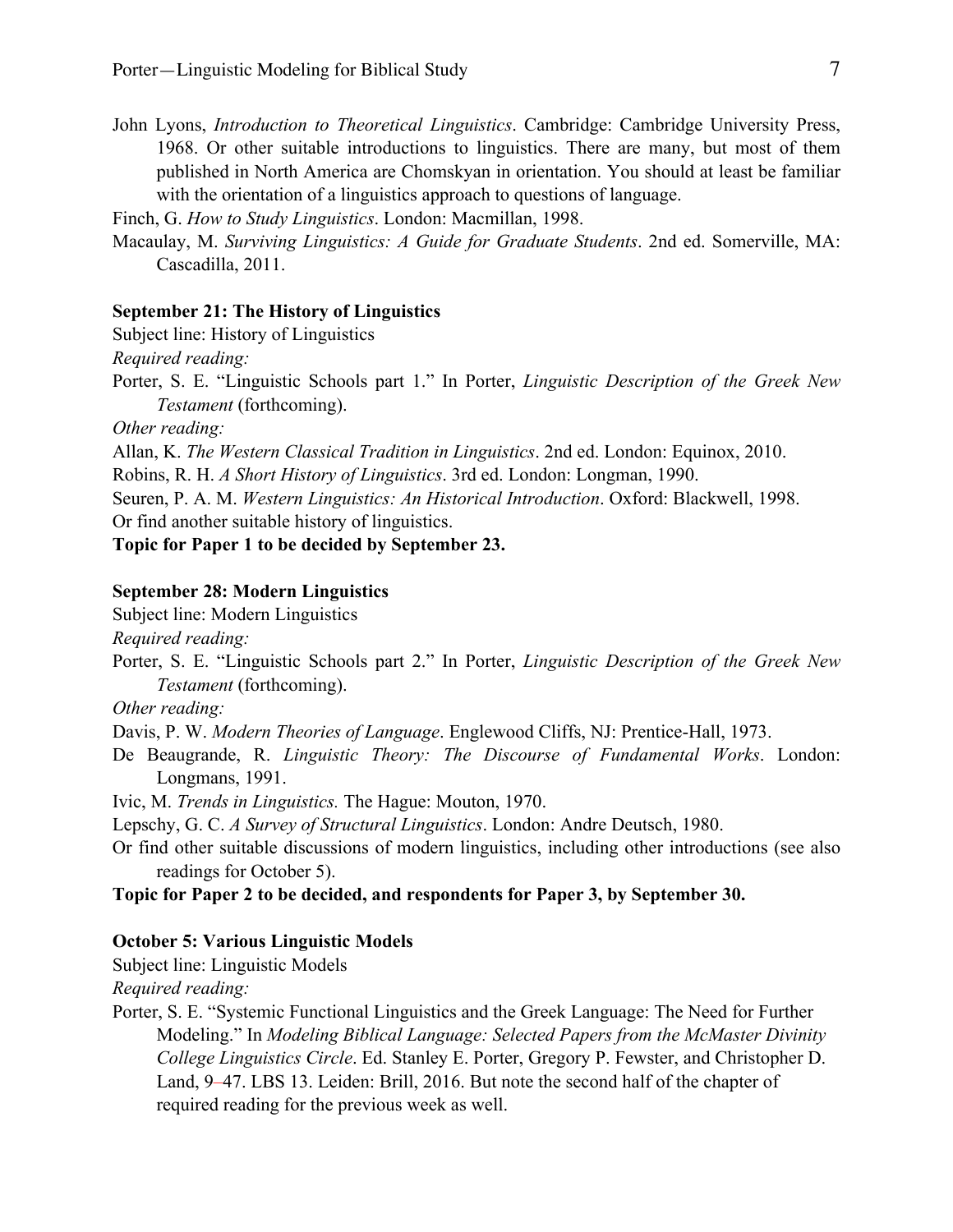*Other reading:*

- Dixon, R. M. W. *Basic Linguistic Theory. I. Methodology.* Oxford: Oxford University Press, 2010.
- Droste, F. G., and J. E. Joseph, eds. *Linguistic Theory and Grammatical Description*. Amsterdam: Benjamins, 1991.
- Hengeveld, K., and J. L. Mackenzie. *Functional Discourse Grammar: A Typologically-based Theory of Language Structure*. Oxford: Oxford University Press, 2008.
- Moravcsik, E. A., and J. R. Wirth, eds. *Syntax and Semantics. Volume 13: Current Approaches to Syntax*. New York: Academic, 1980.
- Quigley, A. E. *Theoretical Inquiry: Language, Linguistics, and Literature*. New Haven: Yale University Press, 2004.

Sampson, G. *Linguistic Schools.* Stanford, CA: Stanford University Press, 1980.

Or find other suitable discussions of various linguistic models.

October 12: Systemic Functional Linguistics

- Subject line: Systemic Functional Linguistics
- *Required reading:*
- Porter, S. E. "Recent Developments in Systemic Functional Linguistics: A Review Article." *Biblical and Ancient Greek Linguistics* 8 (2019) 5–32 (available online).
- Porter, S. E. "Greek Prepositions in a Systemic Functional Linguistic Framework." *Biblical and Ancient Greek Linguistics* 6 (2017) 17–43 (available online).
- *Other reading:*
- Bartlett, T., and G. O'Grady, eds. *The Routledge Handbook of Systemic Functional Linguistics*. London: Routledge, 2017.
- Halliday, M. A. K. *Introduction to Functional Linguistics*. London: Arnold, 1985. 4th ed. Rev. Christian M. I. M. Matthiessen. London: Routledge, 2014.
- Halliday, M. A. K. *Language as Social Semiotic: The Social Interpretation of language and Meaning*. London: Arnold, 1978.
- Halliday, M. A. K., and R. Hasan. *Language, Context, and Text: Aspects of Language in a Social-Semiotic Perspective*. Oxford: Oxford University Press, 1989.
- Halliday, M. A. K., and J. J. Webster. *Text Linguistics: The How and Why of Meaning*. London: Equinox, 2014.
- Hasan, R. *Linguistics, Language, and Verbal Art*. 2nd ed. Oxford: Oxford University Press, 1989.
- Martin, J. R. *English Text: System and Structure*. Amsterdam: John Benjamins, 1992.
- Thompson, G., W. L. Bowcher, L. Fontaine, and D. Schönthal, eds. *The Cambridge Handbook of Systemic Functional Linguistics*. Cambridge: Cambridge University Press, 2019.
- Feel free to read individual entries within the Martin and Doran volumes reviewed in *BAGL* or other SFL works if you have read the above and have time.
- **Paper 2 to be distributed in electronic form by October 13.**

**Working notes and outline for Paper 3 to be distributed in electronic form by October 17.**

**October 20: Intensive Hybrid Contact Day One, 1:30–5:30 p.m.**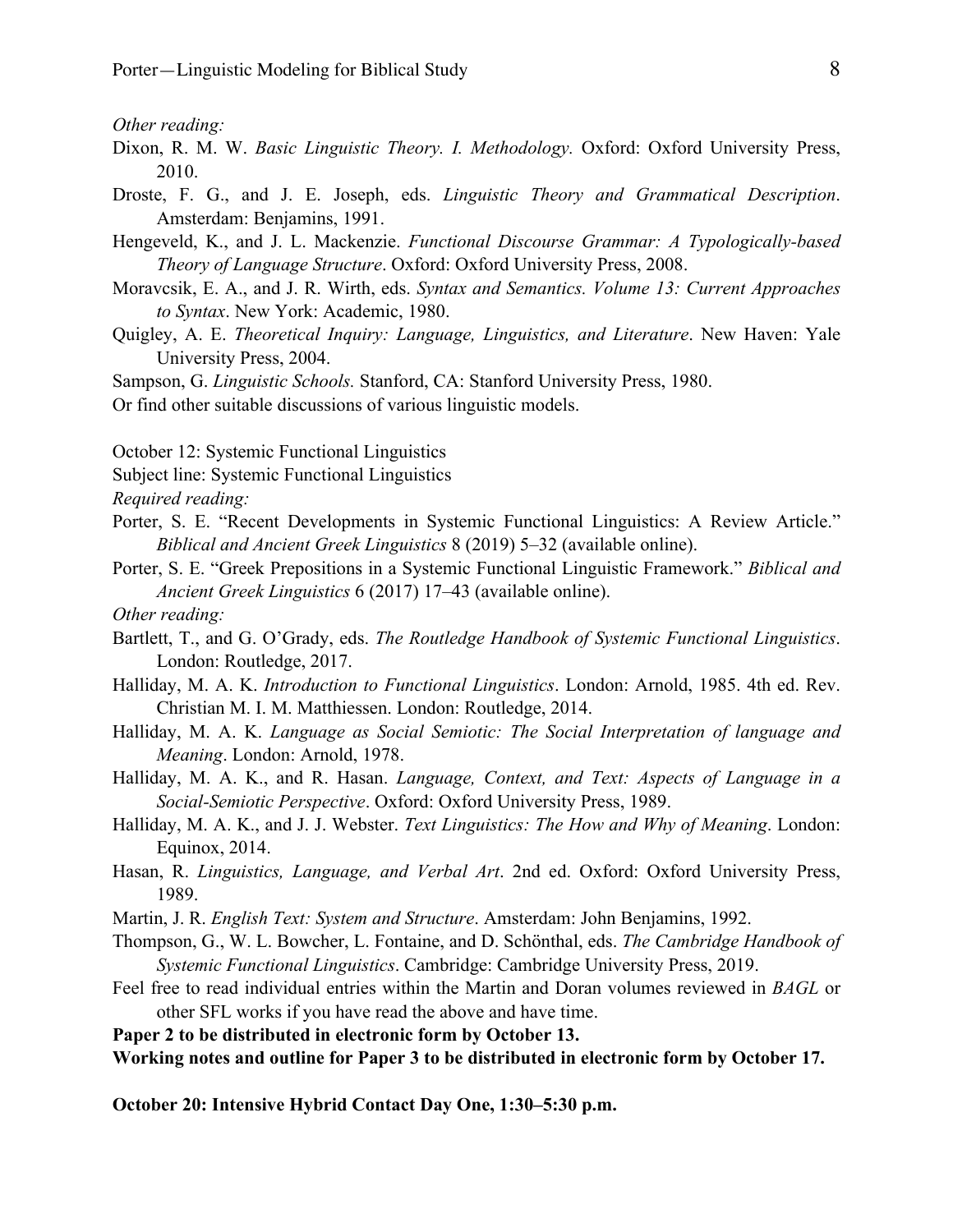Session 1: Review and Reflection on Linguistic Modeling Please come prepared with questions and observations for discussion and clarification, including questions raised by the required or other reading. Session 2: Presentations of Paper 1

# **October 21: Intensive Hybrid Contact Day Two, 9:00 a.m.–5:30 p.m. (with lunch break)**

Session 3: Discussion of Working Notes and Outlines of Paper 2 Session 4: The Future of Linguistic Modeling: Initiating and Continuing a Discussion

After the hybrid meeting days, students will focus upon the further development and revision of their papers, for final submission on December 11. However, there are many implications of linguistic modeling that go beyond simply the preparation of linguistics papers. These are explored through further reading and response online in the subsequent weeks.

#### **October 26: Theoretical Implications**

Subject line: Theoretical Implications

*Required reading:* 

- Porter, S. E. "Linguistics and Hermeneutics." In *Holding Forth the Word of Life: Essays in Honor of Tim Meadowcroft.* Australian College of Theology Monograph Series. Ed. John de Jong and Csilla Saysell, 284–99. Eugene, OR: Wipf & Stock, 2020.
- Porter, S. E. *Linguistics and Hermeneutics* (forthcoming). This is a volume on the interface of linguistics and hermeneutics with implications for interpretation. The student may read selectively among the seven chapters according to interest, with particular emphasis upon chapters three and following.

*Other reading:*

- Porter, S. E., and J. C. Robinson. *Hermeneutics: An Introduction to Interpretive Theory*. Grand Rapids: Eerdmans, 2011.
- Other introductions to hermeneutics may also be read but be careful to distinguish between books on hermeneutics and on biblical interpretation. They are not the same.

# **November 2: Interpretive and Exegetical Implications**

Subject line: Interpretive and Exegetical Implications

*Required reading:*

- Porter, S. E. *The Letter to the Romans: A Linguistic and Literary Commentary*. NTM 37. Sheffield: Sheffield Academic, 2015, esp. pp. 24–35 and then selected sections of the commentary to see the exegetical implications.
- Porter, S. E. *Linguistic Analysis of the Greek New Testament: Studies in Tools, Methods, and Practice*. Grand Rapids: Baker, 2015. Selected chapters.

*Other reading:*

Students should select a given topic, such as semantics (e.g. polysemy vs. monosemy), and explore how linguistic models make a difference for the linguistic area and hence for interpretive frameworks. The instance of prepositions is a good example, in light of a number of recent works that purport to treat prepositions in Greek, often bringing them into